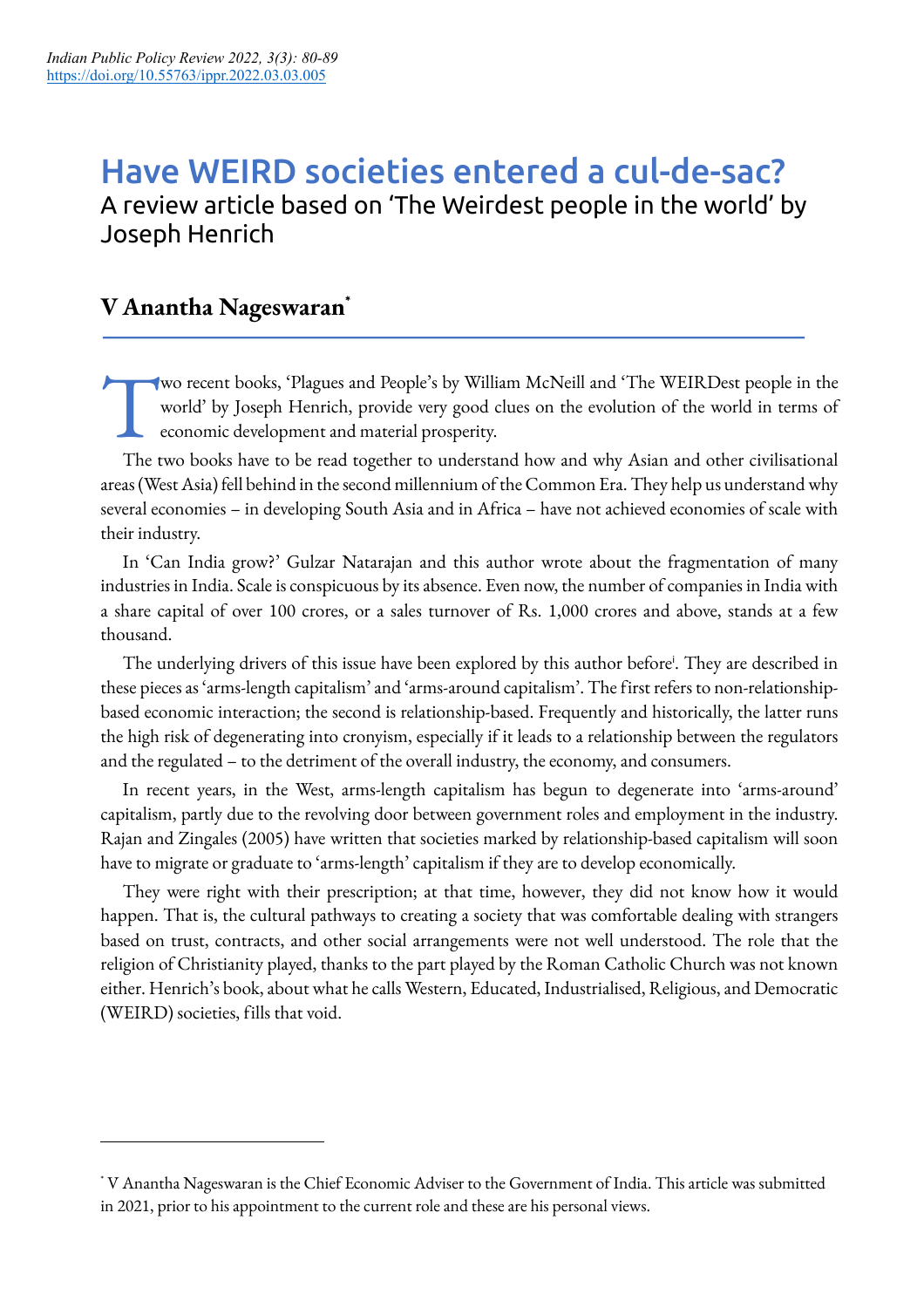#### **The Roots of WEIRD Societies**

A review of the book published in 'The Atlantic' (Shulevitz, 2020), and a three-line summary of that review article from this author capture the one key message of the book:

"…the ability of the West to interact, do commerce with, and trust strangers – thus creating scale economies and the institutions that sustained and supported them – can be traced to the strictures that the Catholic church placed on 'kinship' marriages." (Nageswaran, 2020)

As mentioned earlier, religion and the Church have played very big parts in the development of WEIRD societies. The preface documents how literacy advanced in several European societies well before the advent of state-funded schools. This development is traced to Martin Luther and the Protestant reformation, which posited a personal relationship between God and his devotees. To establish such a oneto-one relationship, people had to learn the Bible. Thus began the investment in reading and literacy. Since the original Bible was in Latin, it had to be translated into multiple languages. The rise of Protestantism and literacy went hand in hand.

As per the footnote attached to this story, it was not the discovery of the printing press that led to the spread of literacy, but the other way around. In many other parts of the world, where some form of printing had existed before, there was no such comparable spread of literacy.

It is worth taking note of this: Centuries later, as the Industrial Revolution rumbled into Germany and surrounding regions, the reservoir of literate farmers and local schools created by Protestantism furnished an educated and ready workforce that propelled rapid economic development and helped fuel the second Industrial Revolution. (Henrich, 2020, p. 13).

#### **Characterising WEIRD and non-WEIRD Societies Today**

In brief, WEIRD people are highly individualistic, self-obsessed, control-oriented, nonconformist, and analytical. The WEIRD person focuses on themselves—their attributes, accomplishments, and aspirations—over their relationships and social roles. (Henrich, 2020, p.21).

By contrast, behaviour in non-WEIRD societies involves (1) conforming to fellow in-group members, (2) deferring to authorities like elders or sages, (3) policing the behaviour of those close to you (but not strangers), (4) sharply distinguishing your in-group from everyone else, and (5) promoting your network's collective success whenever possible. (Henrich, 2020, p. 28).

In WEIRD societies, one is expected to behave 'consistently' with all others. Whereas in non-WEIRD societies, it is normal to change one's behaviour according to context. One can be very humorous with friends and extremely deferential to those in authority. That would be hypocritical to members of the WEIRD societies but entirely normal in others.

The inability to behave differently according to contexts and seeing it as hypocritical leads WEIRD members to lean towards moral universalism. In other words, Henrich writes, moral truths exist in the way mathematical laws exist. It also leads to overconfidence. Combine the two, and we now have a good handle on how and why western policymakers responded to the global financial crisis of 2008, as also many of the choices made during the COVID-19 pandemic.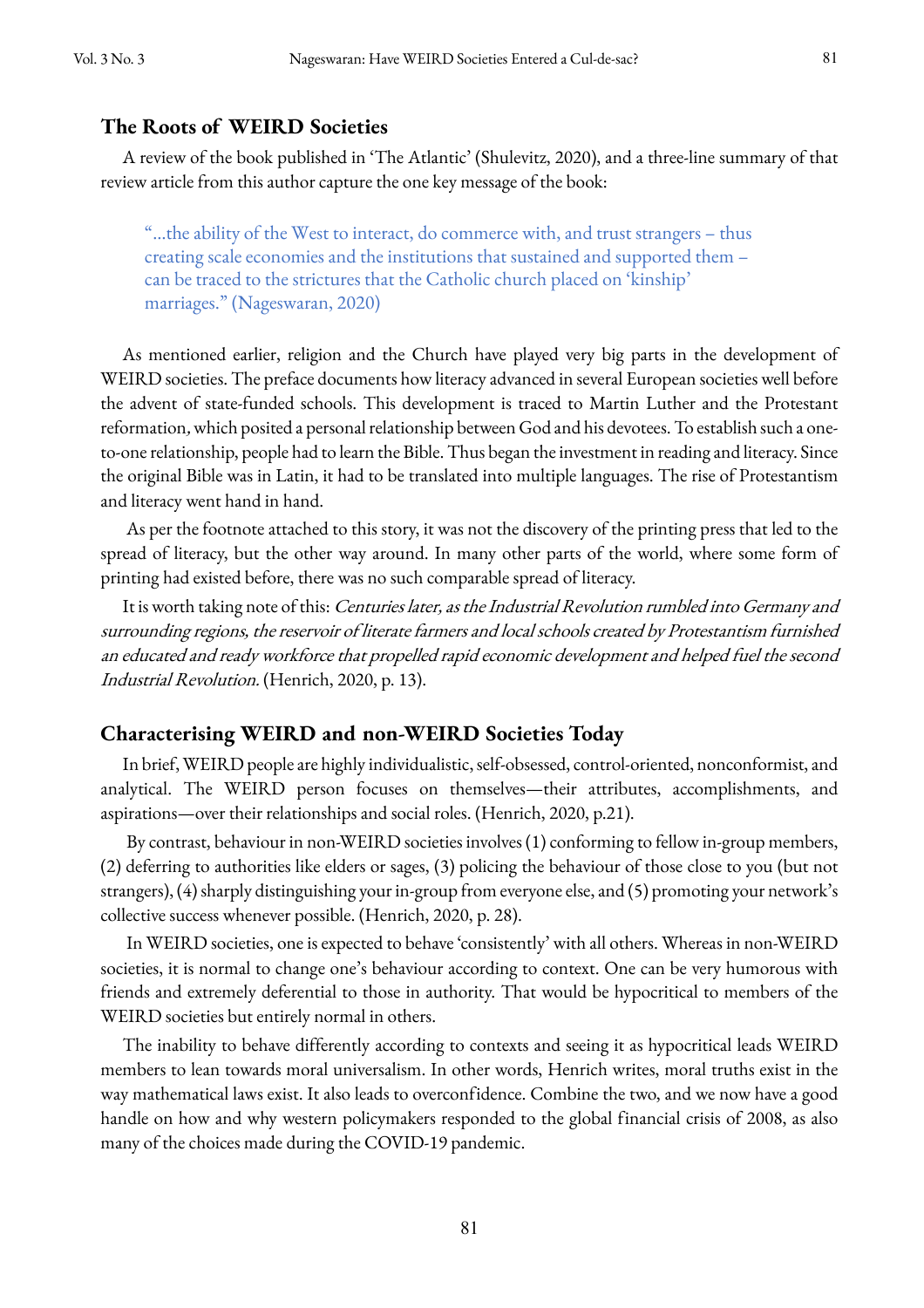It also explains why the typical WEIRD economics textbook is written as though it were universally applicable. There is no room for path-dependency in these economic theories. There is only one right way to do policy: free trade, balanced budgets, flexible labour markets, globalisation and deregulation. Now, as the context is changing, those steeped in such thinking are struggling to adapt. Universalism and overconfidence helped WEIRD members colonise the world and spread their word. Now, they may prove to be their undoing.

#### **Exploring the Limits of WEIRD Psychology**

Henrich does not delve into the downside of WEIRD psychological attributes. Interestingly, the concept of Cumulative Cultural Evolution (CCE) – which he describes (p. 65) – is a concept that may not be easily understood by people with WEIRD psychology. This does not accord well with the WEIRD tendency for neat, rational explanations, with clear identifiable cause-and-effect relationships.

To illustrate this point: in response to the article 'This is how civilisations collapse' (Roussinos, 2021), a reader wrote the following comment:

Perhaps the funniest thing about this comments section is that a considered, researched piece of deep analysis like this, which is really talking about civilisational cycles over centuries, is immediately greeted with a chorus of 'so what's the solution, pessimist?'

This kind of solutionism – the notion that every 'problem' can be 'solved' by us, now, today – seems to be very much a part of the creaking modern edifice. How do you 'solve' a civilisational cycle? What would make you imagine that you can sort everything out to your liking? What if we just have to live through it? What if trying to 'solve' the world is part of what is knocking it sideways?

The reader who posted this comment is thinking in a non-WEIRD manner. That brings us to one of the deficiencies or gaps of the book: Henrich probably did not set out to extoll WEIRD cultural traits and psychological attributes, seeking rather to explain how WEIRD societies evolved and how their evolution might have made them economically successful in the past; nonetheless, he ends up giving the impression that WEIRD psychology is flawless.

If that were the case, arguably, WEIRD societies would not collapse. They are, right in front of our eyes. Part of the reason, of course, is that they are not recognising that being WEIRD is what made them successful. They are un-WEIRD-ing themselves.

#### **From kinship societies to pre-modern states**

In Chapter 3, Henrich traces somewhat painstakingly the processes by which clans grow bigger: competition, assimilation, and migration. Simply put, the rise of agriculture (about 20,000 years ago), as the earth warmed up, helped clans scale up. To farm, one needed land; clans that could hold on to and secure their land began to prosper. One of the ways in which clans succeed in inter-group competition is through wars and conflicts. Then, the norms of the vanquished or defeated clans are assimilated into the existing norms, and the band of followers of these new practices now expands.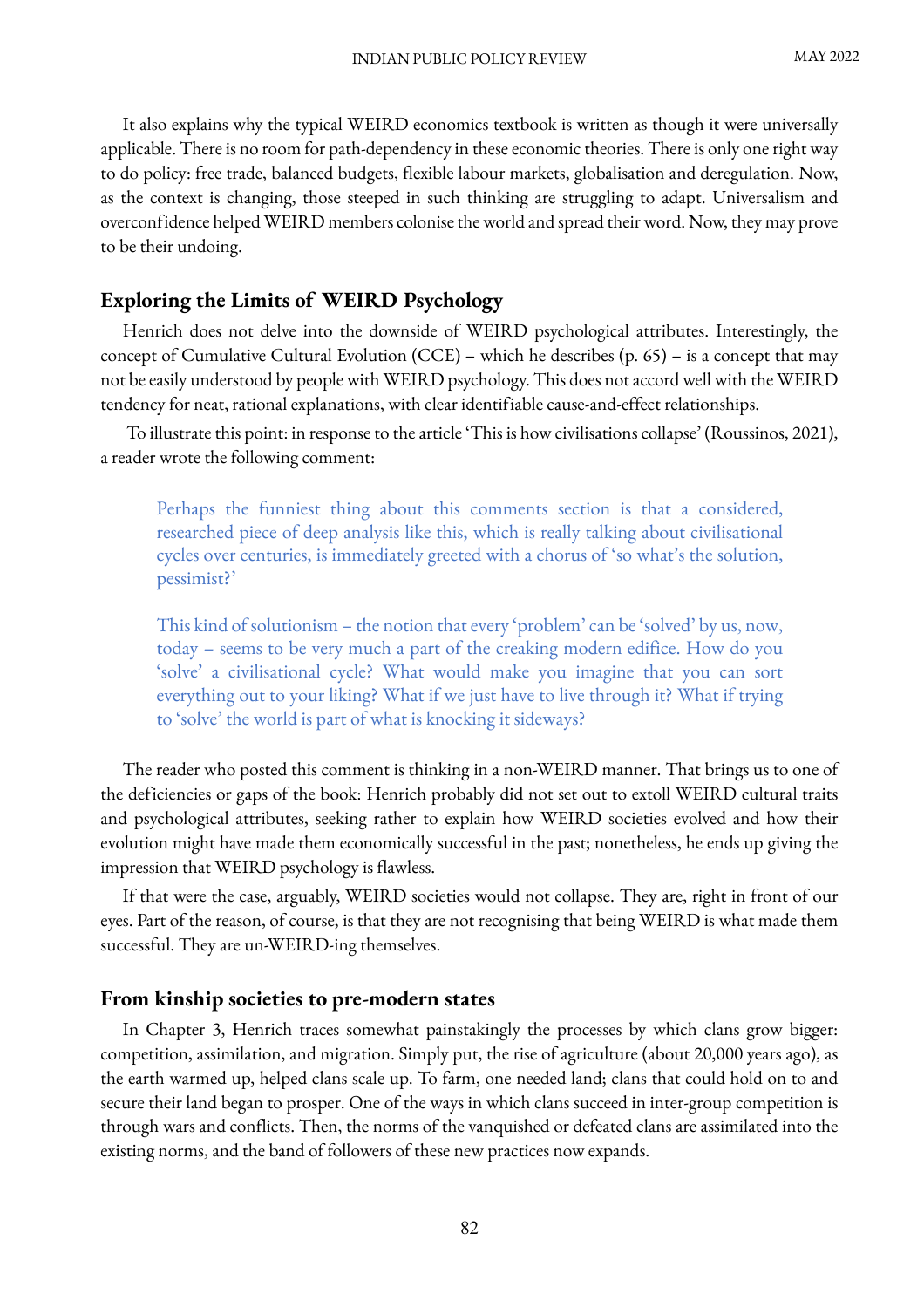Clans adopt certain approaches to assimilate other clans and practices. However, one needs a centralised authority to augment dwindling resources, respond to natural disasters, and successfully make war upon and conquer other societies. How does one bring that about? Henrich is less sure of how this happened – the emergence of a central authority. He traces it to public debates wherein ownership of rituals is challenged, and the gaining of control of another clan's rituals. The followers of these enlarged set of rituals – once a clan emerges victorious –can be moulded into an army (for an army is founded on an elaborate set of rituals and beliefs). Once all this is done, then how does one go from a pre-modern state to a modern state?

Enter religion and the Church.

#### **Competition is always and everywhere desirable**

Before we move on to the role of religion, we have to record here an excellent set of observations that Henrich makes. They resonate very well today and explain much of what is happening in America, as also in other so-called WEIRD societies:

Once intergroup competition wanes, which often happens when states or empires manage to eliminate their competition, things slowly fall apart. Without the looming threats posed by competing societies, the competition among ruling families within a society will intensify and gradually tear the state-level institutions apart. Cracks, gaps, and loopholes appear even in the best institutions, allowing narrow elite interests to flood in, as lineages, clans, and sometimes entire ethnic communities devise ways to exploit state institutions for their own ends.

Complex societies always collapse as the higher-level institutions that integrate and unify them eventually deteriorate and crumble. As institutions fail and centralized political organizations collapse, inequality rises and larger societies break down into their sturdiest constitutive parts, which are usually tribes, clans, or residential communities.

Even when kin-based institutions have been suppressed by state institutions, their fundamental grounding in our evolved psychology enables them to readily reassemble themselves—in the advent of a state collapse—to resume the functions previously usurped by the state. (p.120)

The elimination of competition is not good. The collapse of the Soviet Union, in that sense, is the worst thing that could have happened for America. Within thirty years of that, America faces existential questions. America, a successful WEIRD society, is now in the process of un-WEIRDing itself, breaking down into its component clans and tribes: immigrants, blacks, under-educated white factory workers, coastal elites, progressives, woke, liberals, conservatives, far-right, extreme-left, etc. To be sure, there is much overlap here and that the above categories are not clans or tribes as evolutionary psychology may define. But, one gets the idea of what is happening.

The unravelling of WEIRD societies creates both possibilities and uncertainties. The chief uncertainty is what comes next? Still, before one worries about the future of the WEIRD societies, let us first examine, through Henrich, how they succeeded in the first place – and whether we in India can emulate some or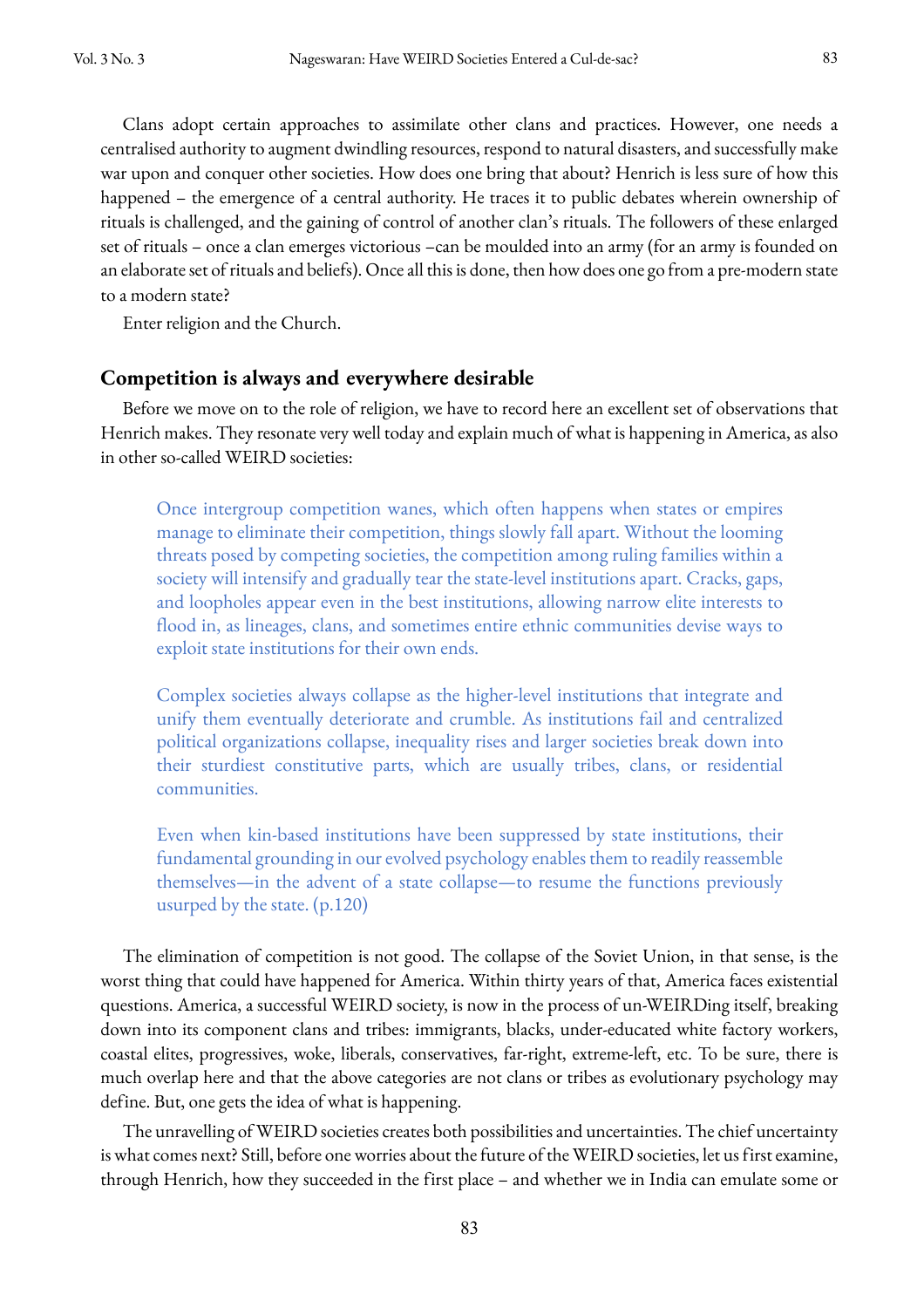all of it, particularly as India tries to emerge as a middle-income country by the end of the decade, if not sooner.

#### **The role of religion in building trust and the WEIRD family**

Religion has played a very big role, in general, in forging large communities and in facilitating transactions between strangers:

Religions have fostered trade by increasing trust, legitimized political authority, and expanded people's conceptions of their communities by shifting their focus from their own clans or tribes to larger imagined communities like "all Muslims." This background will set the stage for understanding how the Western Christian Church of the Middle Ages shaped European families, cultural psychology, and communities in ways that opened a pathway to the political, economic, and social institutions of the modern world. (p. 128)

But, in the presence of so many Gods and beliefs, how to forge a common belief in one God and one religion, that all can identify with, so that there is trust and exchange between people who believe in multiple Gods?

One of the important and interesting things that Henrich mentions is that societies that believed in supernatural punishments scaled up faster. Of the three principles that seemed to underlie all religions – contingent after-life, free-will, and moral universalism – contingent after-life, particularly the belief in hell (more than heaven), was found to be associated with greater productivity, economic growth and less crime. The logic works like this:

The psychological impacts of beliefs about godly desires, divine punishment, free will, and the afterlife combine with repetitive ritual practices to suppress people's tendencies toward impulsivity and cheating while increasing their pro-sociality toward unfamiliar co-religionists. (p.151)

Add to this mix the Church, and how it shaped the WEIRD family by drastically altering the institution of marriage. In Chapter 5, Henrich offers an important clarification: WEIRD families are not the product of the Industrial Revolution, economic prosperity, urbanisation, etc. The causality runs the other way.

The Church succeeded in altering the shape of the typical European family with its extreme package of prohibitions, prescriptions, and preferences surrounding marriage and the family. Before the Church arrived, the pre-WEIRD Roman family arrangement would sound familiar to many of us. It was patrilineal; men had fewer sexual constraints, although marriages were monogamous by default.

How did the Church gain so much legitimacy as to influence centuries-old practices and uproot kinship-based societies and practices? Henrich does not provide clear answers, except to note that imposing these policies took centuries and that, by about 1000 CE, through its relentless efforts, the Church had succeeded in reshaping Anglo-Saxon (English) kinship.

Henrich notes: "…there was no single coherent program here, at least in the beginning. Things look scattershot and idiosyncratic for centuries; but slowly, the successful bits and pieces coalesced into the Church's Marriage and Family program – the MFP….. In pre-Christian Europe, as in much of the world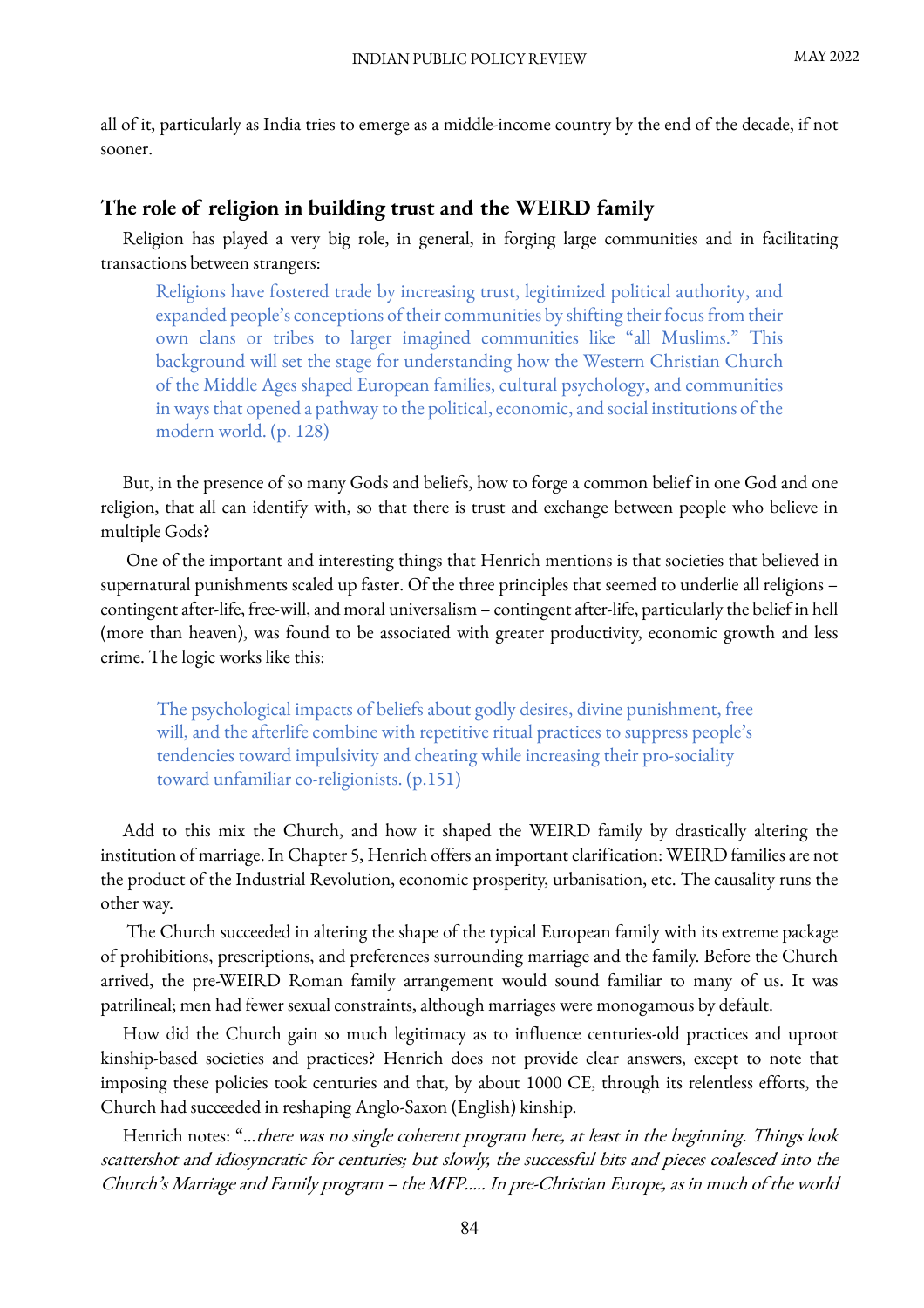until recently, marriage customs had evolved culturally to empower and expand large kin-based organisations or networks." (The Church's MFP started as early as in the fourth century CE.)

Two key elements of the Marriage and Family Program (MFP) were to ban cousin-marriages up to sixth cousins, which happened in the twelfth century CE, and to prohibit marrying in-laws after the spouses died (such marriages were labelled incestuous). So, the widow, for example, was free to look outside for another partner. Importantly, any wealth she had went back with her; it did not enrich the dead husband's kin-group. Therefore, the Church also stood a chance to inherit such properties.

Indeed, the Church' constraints on adoption, polygamy, and remarriage meant that many families found themselves without heirs, and their wealth flowed into the coffers of the Church, making the Church the largest landowner in Europe. By 900 CE, the Church owned about a third of the cultivated lands in Western Europe.

It must be noted that no other group-living primate species have the noncultural equivalent of monogamous pair-bonding that the Church foisted on Europe, and that the rest of the world has copied. Henrich writes in detail (Chapter 8) that polygynous marriages were advantageous both for men and women. However, polygyny left many men with few prospects for marriage or even sex, rendering them prone to violence and crime. Polygyny makes men expend more efforts towards finding additional mates, whereas monogamy reduces their testosterone levels and makes them concentrate on caring for their infants. Thus, initially, natural selection might have favoured polygyny; however, cultural evolution under the influence of the Church brought about monogamy. From Europe, it spread to the rest of the world, as other societies copied the formal institutions, laws and practices of successful Europeans – ranging from democratic institutions to wearing neckties!

When Europeans began to form towns, guilds and religious institutions in the 10th and 11th centuries CE, it is natural that their experiences of living in monogamous societies shaped the kind of organisations that evolved and the laws that were framed.

'Why?' and 'How?' are the two important questions. Why did the Church announce these taboos? The motivations for the Church' edicts stemmed from the belief that the plagues were a punishment by God for incestuous marriages; part of the motivation was already available from the idea of 'Original Sin' itself. Henrich writes that the Church cashed in on our innate aversion to inbreeding; compared to other religious groups, it got lucky. There was "no long-term instrumental vision for how they would create a new kind of world."

How it succeeded in imposing these norms is not clearly explained in the book, though one should remember the Church was also relentless. As Henrich writes, when proselytising preachers failed or got killed, they were soon replaced by fresh recruits. They never stopped and never gave up.

#### **The economic consequences of WEIRD and non-WEIRD family structures**

To an extent, we have to agree with Henrich: what matters to us today are the consequences of the successful MFP of the Church. It established a pan-tribal social identity (Christian). It compelled individuals to look far and wide to find unrelated Christian spouses, and provided a new set of marriage and inheritance norms through which diverse tribal communities could now interact, marry, coordinate, and enlarge.

Scaling up of societies, evolution of urban agglomerations, and arms-length capitalism were thus offshoots of the unimaginably successful MFP of the Church. As Henrich writes, "Relational freedom spurred residential mobility." Although Islam too is an Abrahamic faith, it could not emulate the success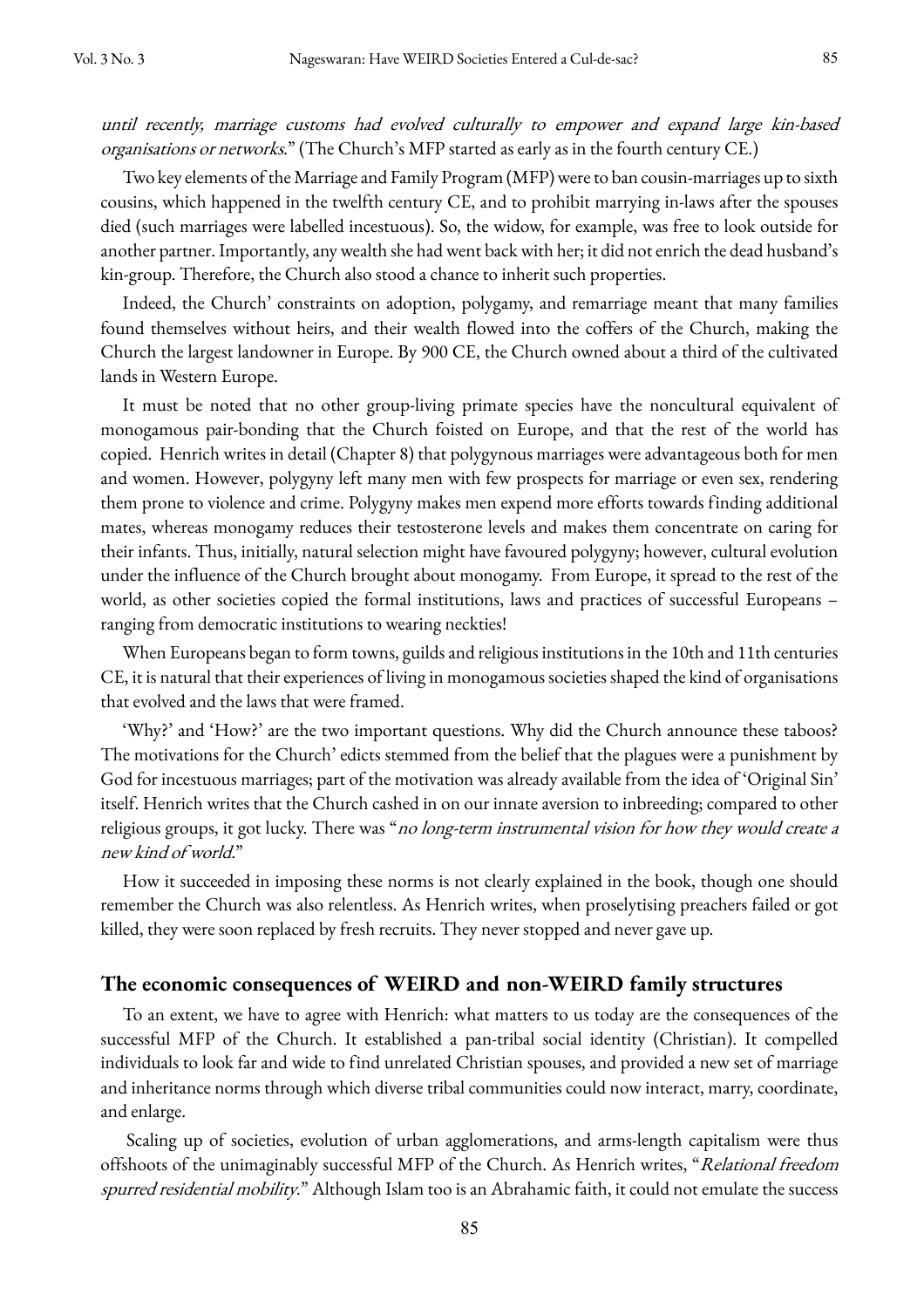of Christianity in preparing the society as a fertile ground for scale and technology-based industrial revolution and capitalism because it is very much based on kinships and clans. It remained and remains highly patriarchal, whereas the Church weakened patriarchy considerably.

In the next chapter, Henrich discusses the Kinship Intensity index (KII). Countries that score high on KII distrust strangers, new people, and adherents of other religions more. Interestingly, while India scores high on KII, its impersonal trust score is also relatively high. As with many things, India does not fit into neat boxes.

That said, India still features many elements of kinship-based societies. Indeed, India's relatively high levels of industrial fragmentation can be traced to the fact that kinship matters for economic and other interactions and relationships in India. Families mostly appoint their own members to important managerial positions in businesses. Marriages are only within the same community and clan. Parenthetically and somewhat tangentially, it raises the question of the appropriateness of one currency for the whole of Europe.

Viewed from the angle of creating a large mass of people who thought of themselves more as Indians and less as members of clans and groups, did the British influence help India? Did they, to some extent, introduce WEIRD practices and norms into a predominantly kinship-based society and, in doing so, did they make Indian society a little better prepared to industrialise than it would otherwise have been? Alternatively, did their mere presence galvanise Indians into sinking their inter-group differences in favour of a common identity?

On the negative side, as the next section discusses, imposing WEIRD cultural practices and norms on kinship and clan-based societies can also be linked to several adverse consequences. To a large extent, India continues to reap the whirlwind of this.

#### **Institutions and cultural psychology**

Interestingly, in chapter 6, Henrich describes a Public Goods Game in which the participants from WEIRD and non-WEIRD societies behaved very differently. Participants from WEIRD societies did not hesitate to punish low performers and they did not retaliate if punished. Whereas participants from non-WEIRD societies did not like to punish low performers from their own groups; those who were punished later sought to take revenge – because such things are not done. Group cohesion and loyalties matter more than performance or productivity.

Henrich draws a seemingly obvious lesson from this: "policy prescriptions and formal institutions need to fit the cultural psychology of the population in question." But, how often is this kept in mind? Public policy institutions and institutions of governance copied from or imported from the West may not function well in kinship-based societies, and may even cause harm. For example, in communities with a centrality of relational ties and where social and family connections matter, building law and government around individual rights isn't common sense, as Henrich notes towards the end of the book.

The most important point that Henrich makes is this: superimposing the impersonal institutions of politics, economics, and society – forms that developed in Europe – on kinship-based societies means that the web of social relationships that bound and protected people gave way to urbanisation, social safety nets, and individualistic notions of success. People in such societies faced a loss of meaning they derived from being a part of a broad network of relationships.

The possibility Henrich describes is in evidence in many societies, including India, that tried to copy western models because their elites became enamoured of the European WEIRD society and the primacy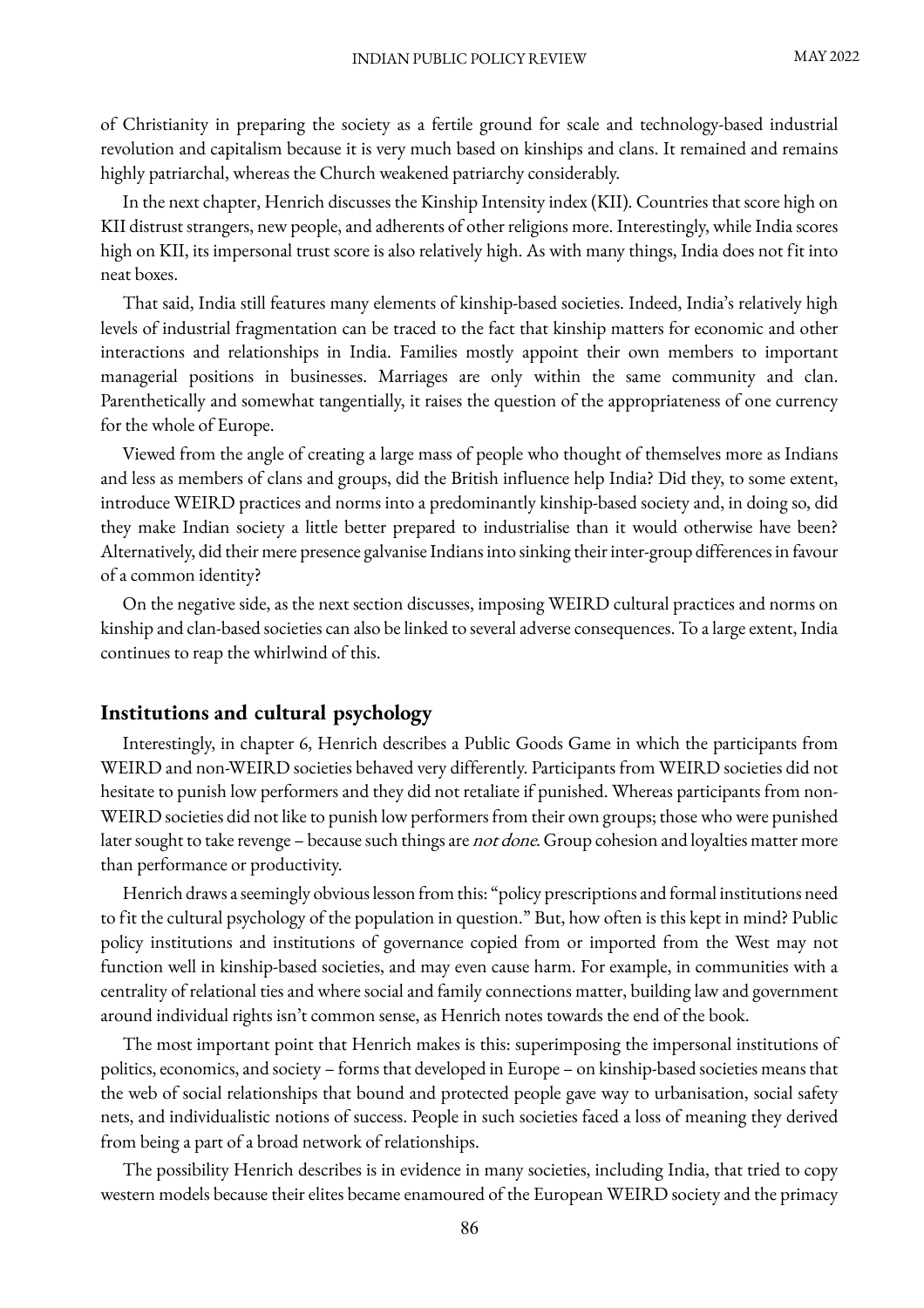of the individual over the group that it entailed. This poses a dilemma for non-WEIRD societies: their economic arrangements and sizes necessitate emulating and copying the WEIRD model of impersonal trust, fairness, equality before law, and the institutions of governance that they entail. At the same time, these are alien to their social models, that date far further back in time.

Indeed, even the inhabitants of the WEIRD societies are not exempt from the loss of meaning that WEIRD values and social arrangement eventually generate. Has the WEIRD psychology, therefore, driven all of humanity into an existential cul-de-sac?

#### **Marriage and Family Program prepared the West for technology-led capitalism**

The Great Plague destroyed lives and raised the relative price of labour. Hence, technology and scalebased economic arrangements became necessary (Temin, 2014). Large-scale production requires that organisations transcend relationships and bank on large-group trust. The Church's MFP had already prepared the ground for large-group formations.

Some contend that the rise of the West and the relative decline of the East was not due to these elements; rather, it was – for instance – that the British destroyed the entrepreneurial class in India. As a friend once expressed to this author: it was the British who brought the concept of the public sector into India, in that the East India Company was backed up by the armed powers of the British empire, making it a public sector enterprise that destroyed India's entrepreneurial class.

While there is something to this counterargument, one does not have to deal in binaries. In other words, the validity of this explanation need not preclude the relevance of other arguments, including the success of the MFP in setting the stage for scale-based industrialisation and capitalism in the West. Further, the latter also explains the prosperity of non-colonising Western powers too (such as Nordic and Canadian).

India's lack of scale and persistent fragmentation in several sectors of the economy can, in this author's view, be traced to the fact that it was (and is still, to a large extent) a kinship-based society. How does one get over this constraint? It may not be easy. When we evaluate how and why India's evolution into a modern WEIRD state is taking longer, perhaps, than some of us would like, it can be traced to this:

The fact that people couldn't simply wipe away their ancient kin-based institutions when building these new non-relational or impersonal institutions creates what researchers call a strong path-dependence.

That said, the wheels of capitalism might have completed one large and long circle, and the gap may not be as large as it appeared to be even a decade or two ago. To be sure, India needs many of its micro and small enterprises to reach medium scale; on the other hand, very large enterprises may not be as much a desired priority, given the issues they give rise to, such as market concentration, usurpation of state power, and the adverse effects on the balance between capital and labour, etc. For individuals, the scale-based model of capitalism has robbed meaning in their lives as seen in the rise of 'bullshit' jobs (Graeber, 2018)

#### **The twilight of WEIRD societies**

For nearly three centuries, it appeared that the Church's MFP had helped the West advance economically; however, it might have also paved the way for atomised societies and ills of individualism, on the one, hand and the concentration of too much power in the hands of businesses on the other. Nor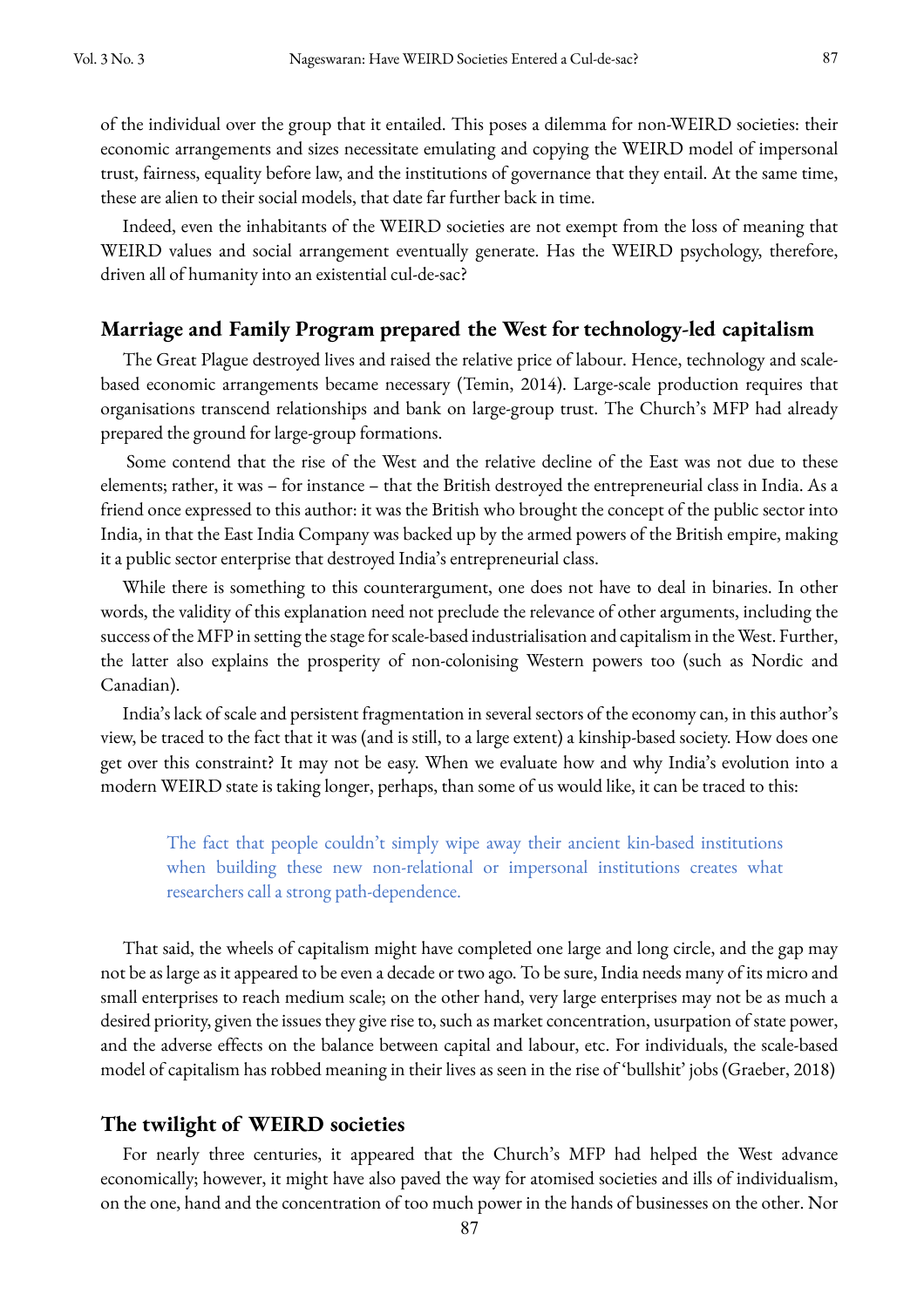have their WEIRD values made these societies resilient to or exempt from the bane of corruption and capture, both by external and internal interests.

WEIRD societies, featuring impersonal trust and kindness to strangers and cooperative outcomes, did not lend themselves to the self-interest and competition-driven 'rational' behaviour described in economics textbooks. Yet, WEIRD societies embraced such an economic philosophy (dating back at least to the 1970s) resulting in the extreme political and social polarisation, market concentration, wealth inequality, and economies increasingly resembling Ponzi schemes. 'Original' Protestant values, such as delayed gratification, morality, and impersonal fairness, have waned and almost vanished in WEIRD societies.

Henrich offers a post-hoc explanation for the ability of WEIRD people to absorb ideas from other non-WEIRD societies – because they were more open to new ideas than societies that were hierarchical, respectful of elders and were inclined to conformity. Contrast this claim with the fact that other WEIRD qualities went missing towards non-WEIRD societies. For all the supposed impersonal kindness and fairness, WEIRD European societies did not hesitate to pursue wars and wreak destruction on non-WEIRD societies. Non-WEIRD societies were won over, perhaps, as much by war and deceit as by the demonstrated superiority of WEIRD norms, ideas, institutions, and economic prosperity.

Further, the absence of external competition has made the WEIRD society turn on itself and is causing fragmentation. So, the culturally homogeneous WEIRD society, united in a socio-religious identity, may be breaking up into clans and groups. So, before non-WEIRD societies could shed their identity-based politics, WEIRD societies have returned to their roots – identity-based clashes.

Reading the book leaves us with questions to ponder. What would happen to WEIRD societies? Western, Educated, Industrialised, Religious and Democratic societies are chipping away, in varying degrees, at every single letter of the WEIRD. With some, the rot has gone far and with some pillars, the destruction has begun. What would that leave them with? What or who will take their place in the world?

In the end, there is no doubt that WEIRD societies featuring monogamy, religion and impersonal trust enabled scale-based capitalism. But, WEIRD societies could not stop the development of 'winner take all' attitudes in economics and commerce. Maybe, that is the inevitable last act of scale-and technology-based capitalism. The denouement could well be the end of the WEIRD societies as we know them.

#### **References**

- Rajan, R. G., & Zingales, L. (2005). Which Capitalism? Lessons from the East Asian Crisis. Journal of Applied Corporate Finance, 11(3), 40-48.
- Shulevitz, J. (2020, October). A New Theory of Western Civilization. Retrieved from The Atlantic: https://www.theatlantic.com/magazine/archive/2020/10/joseph-henrich-weirdpeople/615496/
- Nageswaran, A. (2020). Becoming a 'Weird' society may no longer be necessary for India. Retrieved from KREA University: https://krea.edu.in/2022/01/11/becoming-a-weird-society-may-nolonger-be-necessary-for-india/
- Henrich, J. (2020). The WEIRDest People in the World: How the West Became Psychologically Peculiar and Particularly Prosperous. New York: Farrar, Straus and Giroux.
- Roussinos, A. (2021, November 18). This is how civilisations collapse. Retrieved from Unherd: https://unherd.com/2021/11/this-is-how-civilisations-collapse/